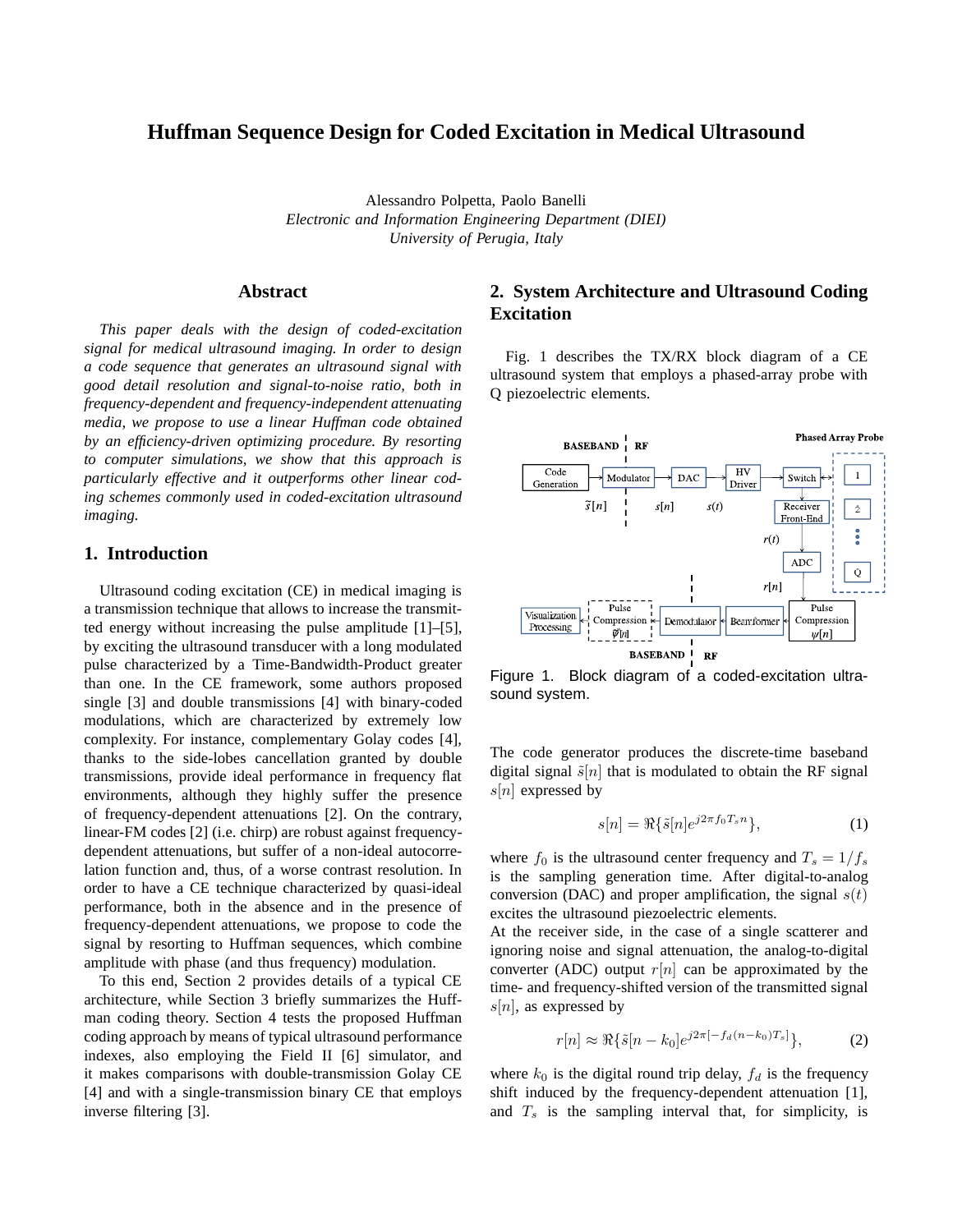assumed equal to that one used in the generation process. The frequency shift is typically approximated by [7]

$$
f_d = \beta B_r^2 f_0^2 z,\tag{3}
$$

where  $\beta$  is the frequency dependent attenuation coefficient,  $B<sub>r</sub>$  is the relative bandwidth of the transmitted pulse and z is the depth of the reflecting scatterer.

The discrete-time RF signal  $r[n]$  is successively processed to compress (decode) the effective impulse response, and consequently restore the spatial resolution. More precisely, the output of the pulse compressor is obtained by crosscorrelating the received waveform  $r[n]$  with the pulse compression waveform  $\psi[n]$ , as expressed by

$$
R_{r\psi}[k] = \sum_{m=-\infty}^{+\infty} r[m]\psi[k+m], \tag{4}
$$

which is summarized by its baseband complex counterpart  $R_{\widetilde{r\psi}}[k]$  expressed by

$$
\widetilde{R}_{\widetilde{r}\widetilde{\psi}}[k] = \sum_{m = -\infty}^{+\infty} \widetilde{r}^*[m]\widetilde{\psi}[k+m],\tag{5}
$$

and where, by means of (1),  $\tilde{r}[n]$  and  $\tilde{\psi}[n]$  are the complex envelope associated to the RF received signal  $r[n]$ and the compression waveform  $\psi[n]$ , respectively. While in the absence of frequency-dependent attenuation the pulse compression output is  $\tilde{R}_{\tilde{r}\tilde{\psi}}[k] \approx \tilde{R}_{\tilde{s}\tilde{\psi}}[k+k_0]$ , when  $f_d \neq 0$ (5) becomes  $\tilde{R}_{\tilde{r}\tilde{\psi}}[k] \approx \tilde{\chi}_{\tilde{s}\tilde{\psi}}(k+k_0, f_d)$ , where the ambiguity function function

$$
\widetilde{\chi}_{\widetilde{\mathfrak{so}}}(k, f_d) = \sum_{m = -\infty}^{+\infty} \widetilde{s}^*[m] \widetilde{\psi}[m+k] e^{-j2\pi f_d m T_s} \quad (6)
$$

shows how the cross-correlation function changes with a frequency variation  $f_d$ .

Our aim is to design a system characterized by a ridge [1] ambiguity function, in order to guarantee, even with a frequency-dependent attenuation, both a good detail and a good contrast resolution, which depend, respectively, on the width of the main lobe and on the ratio MSR between the main lobe and the side lobes of  $|R_{\widetilde{rv}}(k)|$ . When the comerginal to the transmitted signal pression waveform  $\psi[n]$  is equal to the transmitted signal  $s[n]$ , the pulse compression is the classical matched filter and thus we would have  $R_{\widetilde{\gamma\varphi}}[n] = R_{\widetilde{\gamma s}}[n] \approx \widetilde{\chi_{ss}}(k+k_0, f_d)$ .<br>Moreover we want to compare the obtained CE performance Moreover, we want to compare the obtained CE performance with those of other linear codes (L)-CEs that are generally expressed by the baseband signal

$$
\widetilde{s}[n] = \sum_{i=0}^{N} c_i p[n - iM],\tag{7}
$$

where  $p[n]$  is the pulse shaping waveform,  $c_i$  are the codes of length  $N$ , and  $M$  is an opportune upsampling factor.

We will compare different (L)-CE approaches with respect

to the detail and the contrast resolution, and the signal-tonoise ratio gain GSNR, which is defined by

$$
GSNR = \frac{SNR_c}{SNR_0} = \frac{|R_{r\psi}[0]|^2}{(|R_{\psi\psi}[0]| \sigma^2)} \cdot \frac{|R_{s_0s_0}[0]| \sigma^2}{|R_{r_0s_0}[0]|^2},
$$
 (8)

where  $\sigma^2$  is the system noise power,  $SNR_c$  is the signalto-noise ratio guaranteed by the CE technique and a pulse compression waveform  $\psi[n]$ , and  $SNR_0$  is the  $SNR$  at the reception of  $r_0[n]$  when a single pulse (without CE)  $s_0[n] =$  $p[n]$ sin $[2\pi f_0n]$  is transmitted.

### **3. Huffman coding**

The design of good linear CE sequences aims at obtaining a coded waveform  $s[n]$  characterized by an autocorrelation function  $R_{\widetilde{\mathcal{ss}}}[k]$  that is similar to that one of a single strong pulse, and, in the presence of frequency shifts, a ridge pulse, ambiguity function. Thus, by means of eq. (7) our goal is to find a sequence  ${c_i}$  whose discrete autocorrelation function is similar to a Kronecker delta  $(R_{cc}[k]) = \sum_{i=0}^{N-k} c_i c_{i+k}^* =$  $\delta[k]$ ) such that  $R_{ss}[k] = R_{pp}[k]$ , and successively to design  $p[n]$  in order to meet our requirements.

In 1962 Huffman [8] found out a family of complex discrete sequences  ${c_{Hi}}$  with autocorrelation functions  $R_{c_H c_H}[k]$  expressed by

$$
R_{c_{H}c_{H}}[k] = \begin{cases} \sum_{i=0}^{N} |c_{H,i}|^{2}, & k=0\\ 0, & 0 < k < N\\ -\frac{R_{c_{H}c_{H}}[0]X^{-N}}{1 - X^{-2N}}, & k=N \end{cases}
$$
(9)

where X is a design parameter, and that, by means of  $(9)$ , are close to our desired target, except for  $k = N$ . Huffman demonstrated that a sequence  ${c_i}$  has the autocorrelation function expressed by (9) if its Z-transform  $C_H(z)$ 

$$
C_H(z) = c_{H,0} + c_{H,1}z^{-1} + \dots + c_{H,N}z^{-N}
$$
  
=  $c_{H,0} \prod_{i=1}^{N} (1 - z^{-1}z_i),$  (10)

has all the zeros  $z_i$  that are spaced at equal angular intervals in the z-plane and lie in one of two origin-centered circles, with radius  $X$  and  $1/X$ , as expressed by

$$
z_i = \begin{cases} X e^{j2\pi i/N}, & \text{if the } i\text{th zero has radius } X\\ X^{-1} e^{j2\pi i/N}, & \text{if the } i\text{th zero has radius } 1/X \end{cases} \tag{11}
$$

Further properties of this kind of sequences can be summarized as

$$
MSR = R_{c_H c_H} [0] = X^N + X^{-N}
$$

$$
\eta = \frac{MSR}{\max_n |c_{H,n}|^2},
$$
(12)

where the  $MSR$  is equal to the code energy, and  $\eta$  represents the efficiency of the sequence, which influences the GSNR achievable with the specific code.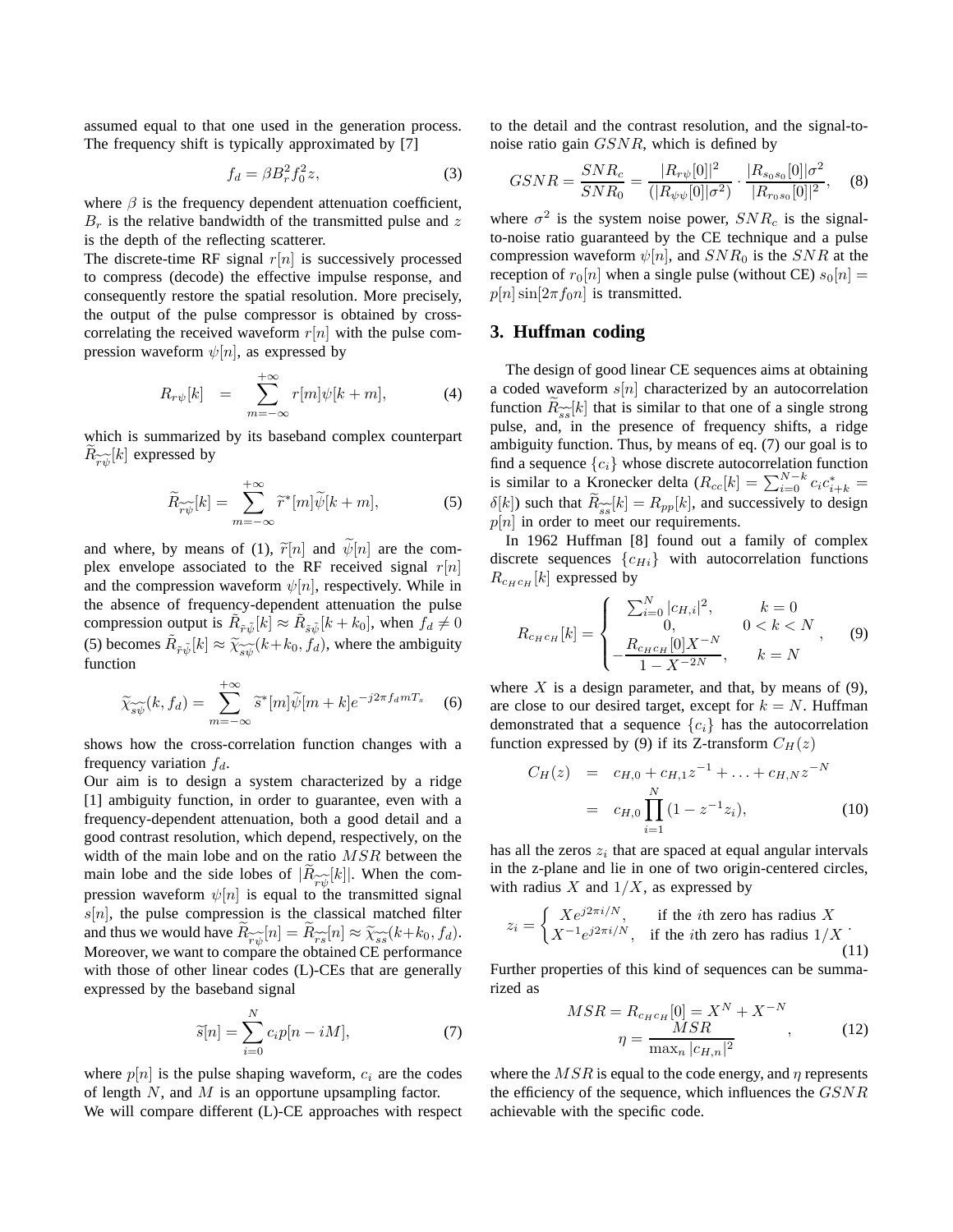Once the two parameters  $N$  and  $X$  are selected (e.g. by choosing the maximum sequence length and the MSR in (12)), according to (10), there are  $2^N$  different sequences with the same autocorrelation function expressed by (9), each one characterized by its own efficiency  $\eta$  and ambiguity function  $\widetilde{\chi}_{ss}(k, f_d)$ . We suggest to apply the synthesizing method described by Ackroyd in [9] in order to choose the method described by Ackroyd in [9] in order to choose the Huffman sequence  ${c_{Hi}}$ . Indeed, although this procedure consists on the search of the Huffman zero pattern that maximize the code efficiency  $\eta$  in (12), it also provides a sequence with a very ridge ambiguity function.

### **4. Coding Performance**

In this section we compare the performance of the proposed Huffman sequence design with two other linear coding approaches described in [3] and [4]. First we evaluate the matched and mismatched filter output for the different coding methods. Successively, by exploiting the Field II simulator [6], we compare the scan-lines amplitudes obtained with a B-mode imaging approach and a specific beamforming scheme, taking into account also the tissue attenuation (e.g. the ambiguity function impact).

We consider a linear code length  $N = 26$  and a pulse shaping waveform  $p[n]$  designed as a 120 taps FIR filter with  $B = 2.6$  MHz that implements the Gaussian ( $\alpha = 3.5$ ) window described in [10], whose pulse compression performance are better evaluated in [11]. The up-sampling factor has been set to  $M = \lfloor f_s/B \rfloor = 38$ , which corresponds to a signal duration  $T \approx 10 \mu s$  at  $f_s = 100$  MHz.

The Huffman sequence has been generated according to the Ackroyd approach [9], by setting in  $(12)$  the parameter X in order to guarantee  $MSR = 100$  dB.

For a first comparison we use the binary inverse filtering (BIF) code sequence found in [3] with  $N = 26$ . This is the "near optimal sequence" and a FIR least square inverse filter is employed as pulse compression mismatched filtering. We use a filter code length  $N_{\psi} = 3N$ , as suggested in [3].

An alternative linear CE is the Golay coding approach described in [4], which provides ideal impulse-like autocorrelation performance at the price of a double transmission and, consequently, of a frame-rate reduction in B-mode images. Additionally, motion artifacts are expected to degrade the side-lobe cancellation.

The performance are evaluated when the received signal is altered by the presence of a transducer impulse response. More precisely we consider a 4 MHz transducer with 65% of fractional bandwidth, modeled as a linear band-pass filter implemented as a two stage 101 taps FIR filter that employs Hamming windowing.

Fig. 2 compares the matched filter output  $R_{\widetilde{r}_H \widetilde{s}_H}[k]$  of the Fig. 2 compares the matched filter output  $\mathcal{H}_{r_H s_H}^{r_H s_H}$  of the Huffman sequence, versus the mismatched filter output of a binary sequence with inverse filtering designed as [3] and versus a double transmission Golay matched filter as in [4],



Figure 2. Pulse compression performance comparison in absence of frequency-dependent attenuation.

in the absence of frequency-dependent attenuation. It is clear that, in this scenario, the Golay approach provides ideal MSR performance, the inverse filtering method guarantees  $MSR \approx 45$  dB, while the Huffman coding is designed in order to have  $MSR = 100$  dB. The main lobe, and thus the axial resolution, of all the three methods is identical. Indeed it can be easily demonstrated that for linear coding the main-lobe amplitude depends only on the pulse shaping function  $p[n]$  that is used (see [11] for further details).

Table 1. Performance comparison of Huffman, (BIF) [3] and Golay [4] codes in frequency-flat media.

|                       | Huffman | <b>BIF [3]</b> | Golav [4] |
|-----------------------|---------|----------------|-----------|
| $GSNR$ (dB)           | 9.3     | 8.9            | 13.6      |
| $MSR$ (dB)            | 100     | 45             | $\infty$  |
| Axial Resolution (mm) |         |                |           |

Table 1 shows that, as concern the GSNR performance, the Huffman code largely outperforms the single transmission (BIF) described in [3], while the Golay code [4], also thanks to its double transmission, provides significantly higher values of GSNR.

Fig. 2 and Table 1 suggest that, in the absence of frequency-dependent attenuation, the Golay approach outperform the others at the price of a reduction of the B-mode frame-rate. In order to better judge the coding performance in a realistic scenario, we evaluate also the pulse compression output in the presence of a frequency-dependent attenuating medium  $((\beta)_{dB} = 0.7dB/(MHz \cdot cm))$  and also considering a beamforming technique. More precisely we ran ultrasound imaging simulations by exploiting Field II [6] to model the probe, the frequency-dependent tissue as well as the impact of the beamforming. We fixed 8 points scatterers along the axial direction, spaced 20 mm from each